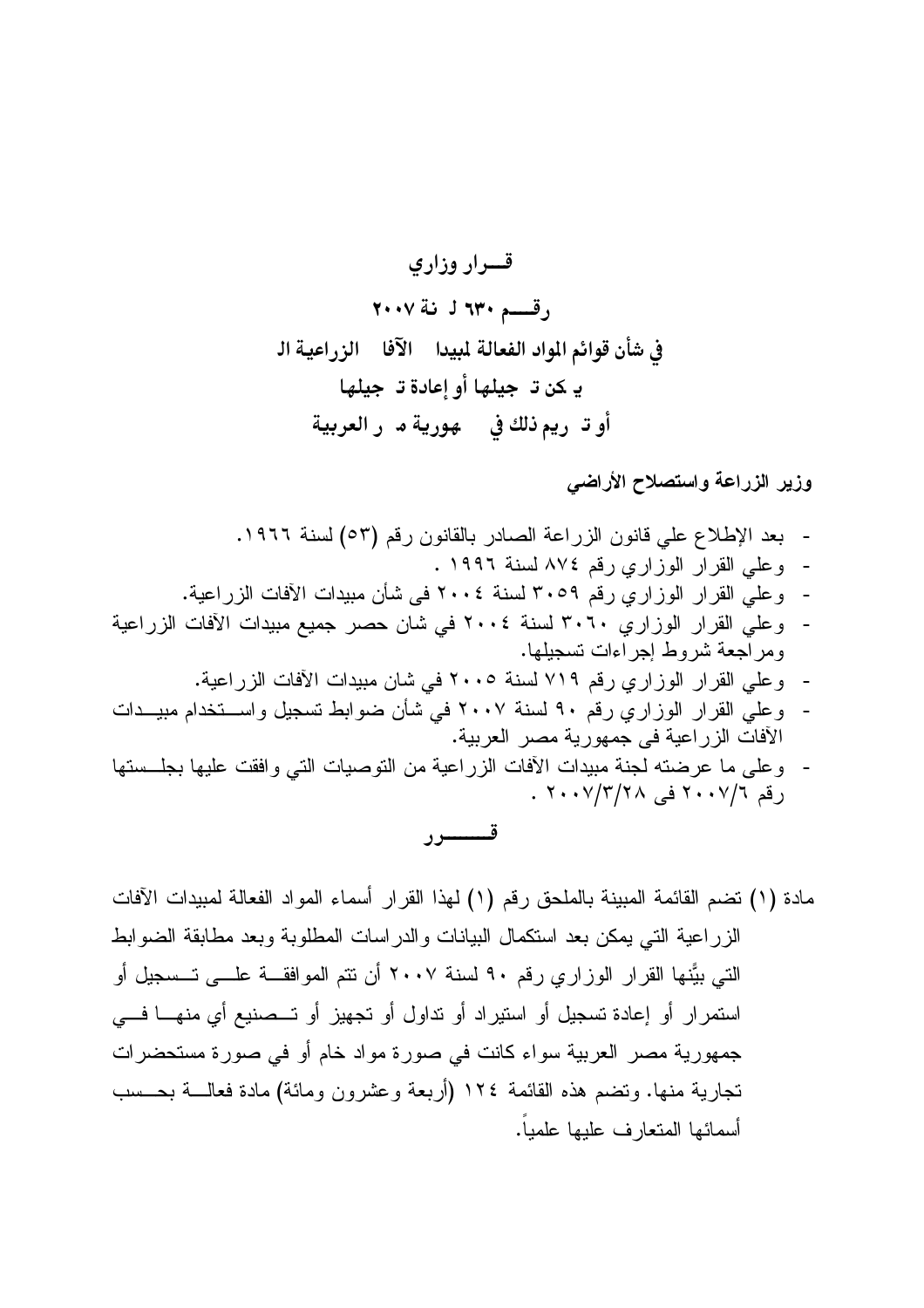مادة (٤) تراجع لجنة مبيدات الآفات الزراعية موقف كل مادة فعالة للمبيــدات ذكـــرت فـــي الملاحق الثلاثة لهذا القرار بصورة دورية ونقدم نوصياتها بشأن نعديل موقع أي من هذه المواد الفعالة في كل من القوائم الثلاث.